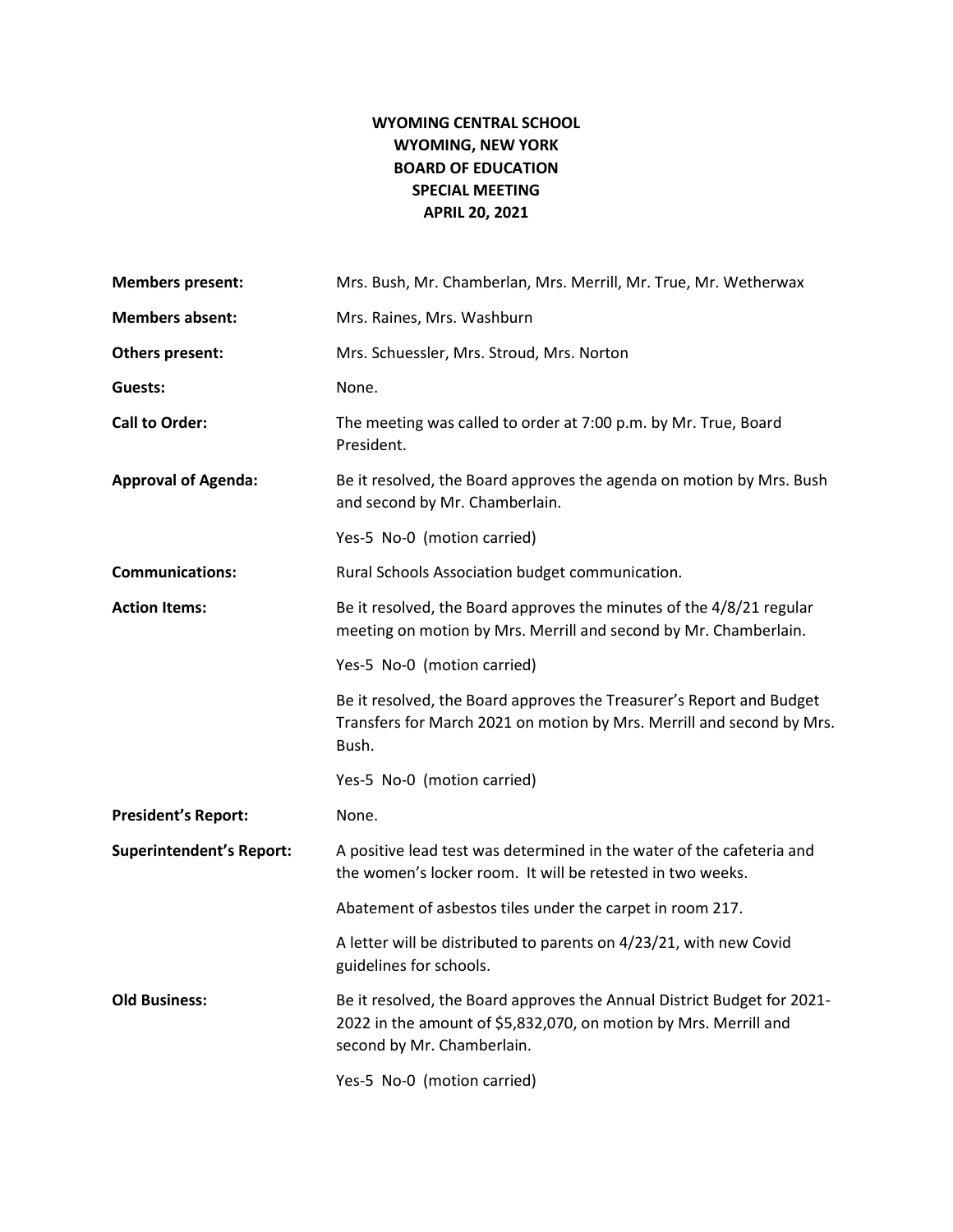Be it resolved, the Board approves the Propositions to be placed on the ballot on May 18, 2021, on motion by Mrs. Bush and second by Mr. Chamberlain:

### **PROPOSITION #1, ANNUAL BUDGET**

RESOLVED, that the Board of Education of the Wyoming Central School District shall be authorized to expend the amount of \$5,832,070.00, to meet the expenditures for the fiscal year 2021-2022, AND FURTHER that said Board of Education shall be authorized to levy and collect a tax upon taxable property of the School District in an amount necessary therefore.

### **PROPOSITION #2, BOARD ELECTION**

RESOLVED, to elect one (1) member of the Board of Education for one (1) five (5) year term commencing July 1, 2021 and expiring on June 30, 2026 to succeed Danyle Raines, whose term expires on June 30, 2021. All board positions are at-large. *Vote for one (1):* Nicole White

# **PROPOSITION #3, AUTHORIZATION TO ESTABLISH 2021 BUILDING CAPITAL RESERVE FUND**

RESOLVED, that the Board of Education of the Wyoming Central School District, Wyoming County, New York, is authorized to establish a capital reserve fund in accordance with New York State Education Law Section 3651 to be known as the "2021 Building Capital Reserve Fund."

The purpose of such fund shall be used to finance, in whole or in part, the construction, reconstruction, additions, alterations, renovations, and improvement of school buildings and facilities and the acquisition and installation of machinery, equipment, apparatus, or furnishings and costs incidental thereto, such capital costs being of a type that would be eligible for financing under the Local Finance Law.

The ultimate amount of such fund shall not exceed Eight Hundred Thousand Dollars (\$800,000) plus earnings thereon. The probable term of such reserve fund shall be 10 years, but said fund shall continue in existence for its stated purpose until the fund is exhausted or otherwise liquidated in accordance with the Education Law.

The source of monies to be paid into such reserve fund shall include: (a) current and future unappropriated fund balance from the General Fund of the District as directed by the Board of Education; (b) any appropriations authorized by the voters from time to time; (c) New York State Aid received and authorized by the Board of Education; and (d) fund balances transferred from other reserve funds of the District, as authorized by law.

# **PROPOSITION #4, WYOMING FREE CIRCULATING LIBRARY ASSOCIATION**

RESOLVED, that the sum raised by annual levy of a tax upon the taxable real property within the Wyoming Central School District for the purpose of funding a portion of the operating expenses of the Wyoming Free Library Association shall be increased by Two Thousand Dollars (\$2,000.00) from the annual amount of Thirty-Seven Thousand Four Hundred Ninety-Five Dollars (\$37,495.00) to the annual amount of Thirty-Nine Thousand Four Hundred Ninety-Five Dollars (\$39,495.00) commencing with the 2021-2022 school year?

Yes-5 No-0 (motion carried)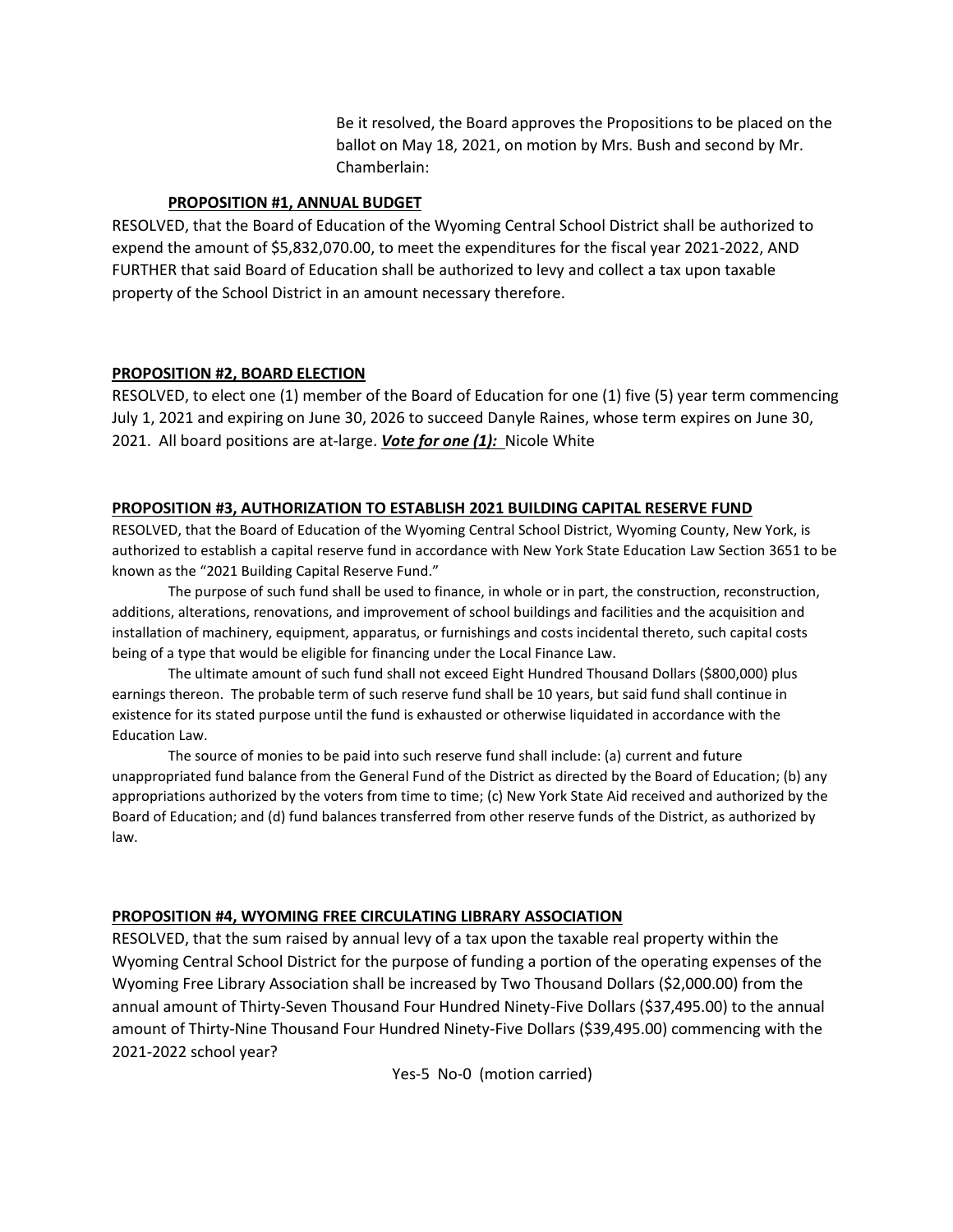| <b>New Business:</b>             | Be it resolved, the Board approves the Public Hearing on Monday, May<br>10, 2021, at 7:00 P.M. in the school cafeteria, with regular meeting<br>immediately following and to cancel the May 13, 2021 regular meeting,<br>on motion by Mrs. Bush and second by Mrs. Merrill.<br>Yes-5 No-0 (motion carried)                                                                                                 |
|----------------------------------|------------------------------------------------------------------------------------------------------------------------------------------------------------------------------------------------------------------------------------------------------------------------------------------------------------------------------------------------------------------------------------------------------------|
|                                  | Be it resolved, the Board approves the Property Tax Report Card for<br>2021-2022 on motion by Mr. Chamberlain and second by Mrs. Bush.<br>Yes-5 No-0 (motion carried)                                                                                                                                                                                                                                      |
|                                  | Be it resolved, the Board approves the Election Officials for the May 18,<br>2021 Vote and Election, at the rate of \$12.50 per hour, on motion by<br>Mr. Chamberlain and second by Mrs. Bush:<br>Election Officials: Betty Yuhnke, Michele Pearce, Karen Green,<br>Stephanie Dominiac,<br>Alternate Election Official: Lynda Neal<br>Chief Election Official: Nancy Norton<br>Yes-5 No-0 (motion carried) |
|                                  | Be it resolved, the Board approves to vote by paper ballot at the May<br>18, 2021 Annual Meeting Vote and Election, on motion by Mrs. Merrill<br>and second by Mrs. Bush.<br>Yes-5 No-0 (motion carried)                                                                                                                                                                                                   |
|                                  | Be it resolved, the Board approves the Data Privacy Agreement (Law 2-<br>d) on motion by Mrs. Merrill and second by Mr. Chamberlain.<br>Yes-5 No-0 (motion carried)                                                                                                                                                                                                                                        |
|                                  | Be it resolved, the Board approves the CBIZ proposal of \$1,400 for fixed<br>asset reporting and property insurance valuation updating services for<br>the fiscal year ending 6/30/21, on motion by Mrs. Merrill and second by<br>Mrs. Bush.<br>Yes-5 No-0 (motion carried)                                                                                                                                |
| <b>Executive Session:</b>        | Be it resolved, the Board retires into executive session at 7:17 p.m., for<br>the purpose of personnel, on motion by Mrs. Bush and second by Mr.<br>Chamberlain.<br>Yes-5 No-0 (motion carried)                                                                                                                                                                                                            |
| <b>Out of Executive Session:</b> | The Board reconvened regular session at 7:19 p.m.                                                                                                                                                                                                                                                                                                                                                          |
| <b>Personnel:</b>                | Be it resolved, the Board approves Peter Terbuska and Jacob Hayes, as<br>Track Coaches for the 2020-2021 school year on motion by Mrs. Merrill<br>and second by Mr. Chamberlain.                                                                                                                                                                                                                           |